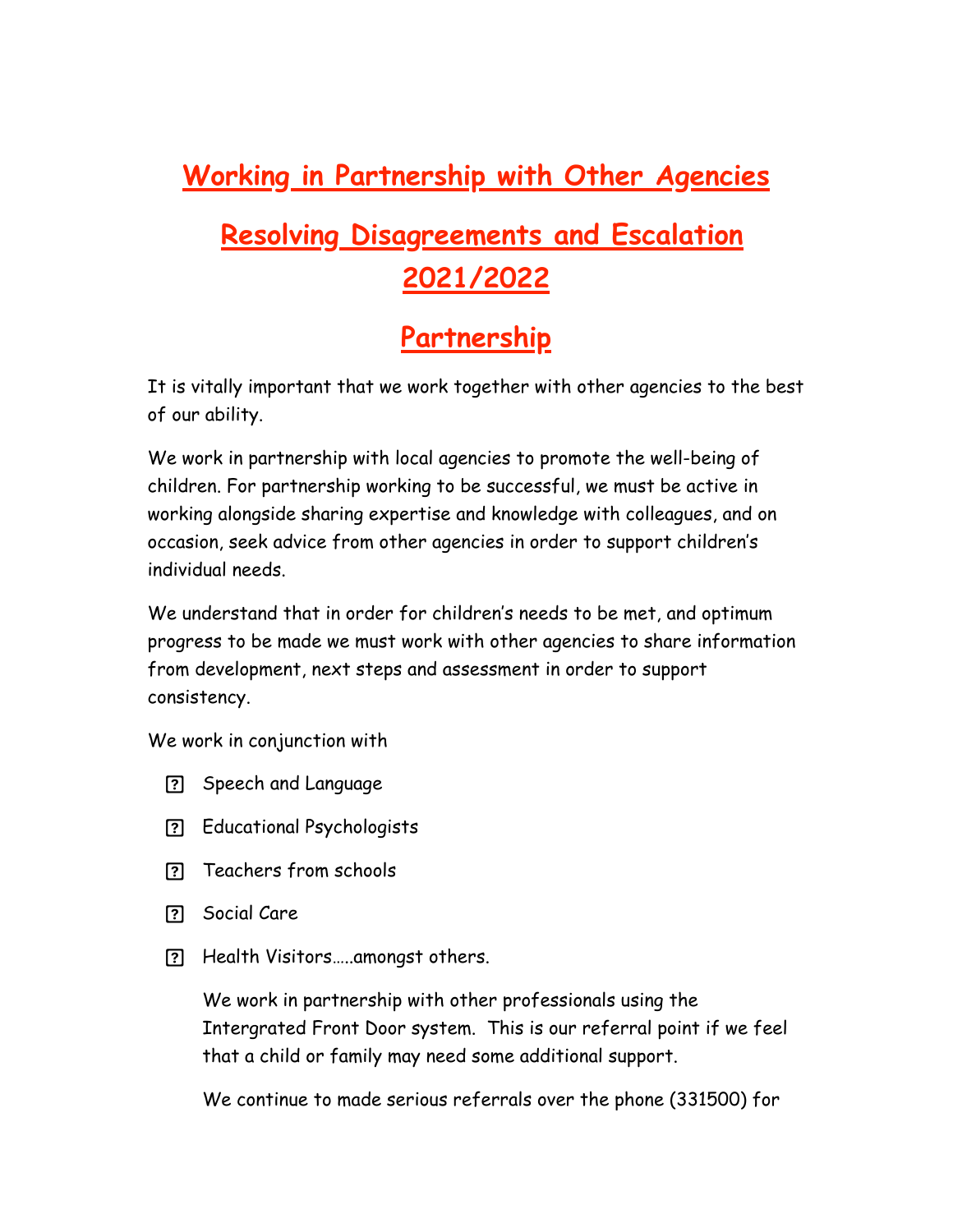any child at risk of significant harm.

### Resolving Professional Disagreements and Escalation

It is every professionals responsibility to 'problem solve'. Communication is extremely important and is the key to resolving professional misunderstandings or disagreements.

Effective working together depends on resolving disagreements to the satisfaction of all professionals and agencies, and a belief in genuine partnership and joint working to safeguard children.

The focus on this procedure is to ensure resolution and the continuation of good partnership working. We will aim to work to the principle of restoring relationships and disagreements at the lowest possible level so that we are satisfied that we have been listened to with the best outcome for the child and the family.

When we, as practitioners are not working well together, we understand that this may have an impact on the child's development, or even place them at risk of harm. It is therefore important that we have a full understanding of other professionals' roles and responsibilities.

We understand that practitioners have concerns about the welfare of children, this may arise when they perceive other practitioners are:

- Not recognising need, or the signs of harm
- Not sharing information about the child's welfare
- Not accepting referrals for services
- Not delivering services according to threshold of need
- Not co-operating in delivering planned interventions
- Not attending core group meetings
- Not producing minuets quickly enough
- Not fulfilling their roles and responsibilities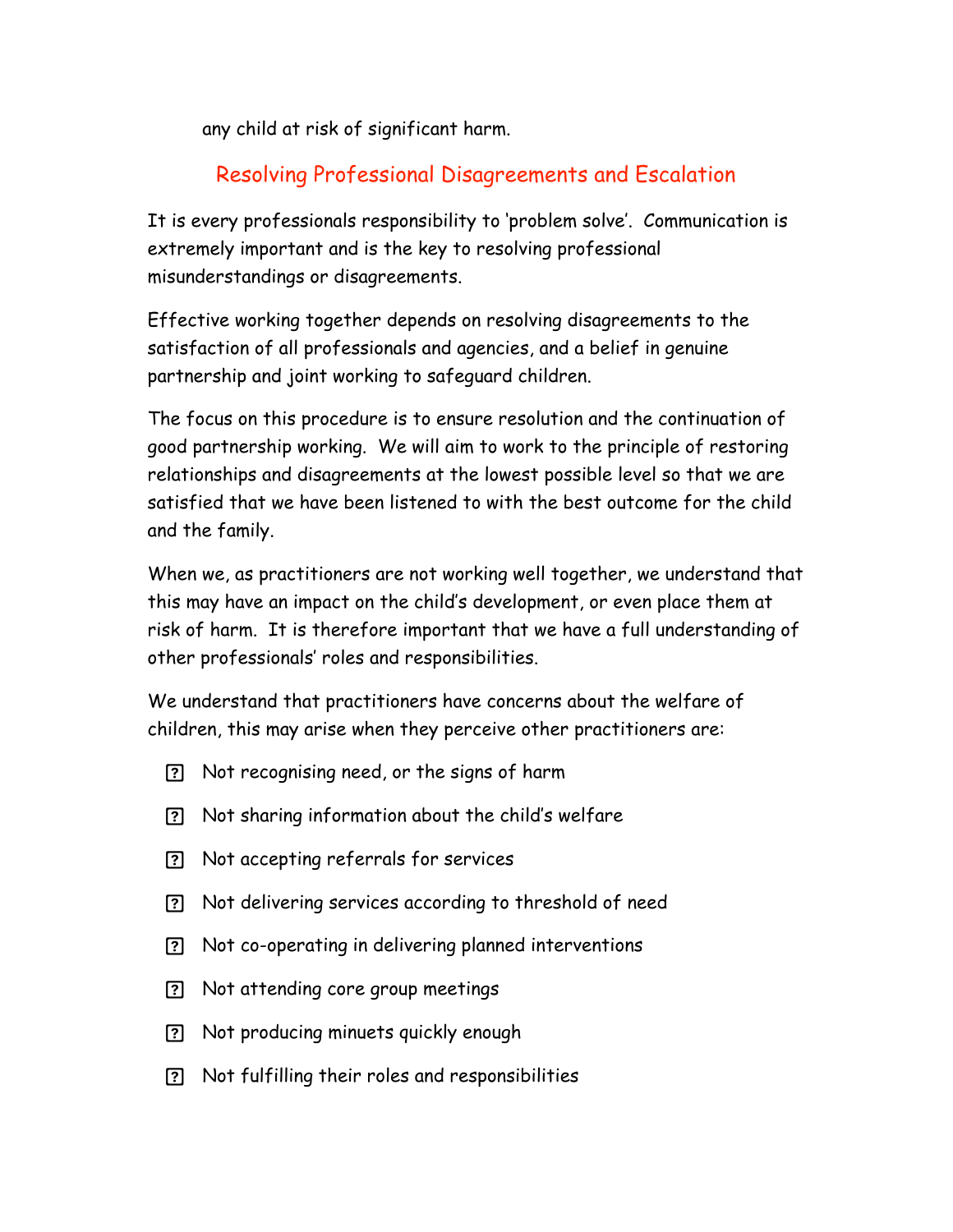At no point would any professional disagreement undermine the safeguarding of a child. The child's welfare and safety will remain paramount at all times.

When we are communicating our disagreement, we will remain respectful of each other at all times, and will evidence this.

#### Resolving Disagreements

We will take all the initial steps to resolve any disagreement that we may find ourselves in. We will explain explicitly what the problem is and have clarity in what it is we are wanting to achieve.

We will make a clear record at all stages in relation to the disagreement, and exactly how we feel the disagreement can be resolved.

If an agreement cannot be reached following professional discussions, then this will be escalated without delay to a more senior manager.

If, in the unlikely event, that any resolution cannot be reached, and this is impacting on decisions being made, or delays in child protection plans, then it will be brought to the attention of the Chair of the relevant Local Safeguarding Board, who will determine an appropriate course of action.

Policy Issued January 2016 Date to be Reviewed January 2017 Date Reviewed July 2016 Date to be Reviewed July 2017 Reviewed May 2017 Date to be Reviewed May 2018 Date Reviewed May 2018 Date to be Reviewed May 2019 Date Reviewed April 2019